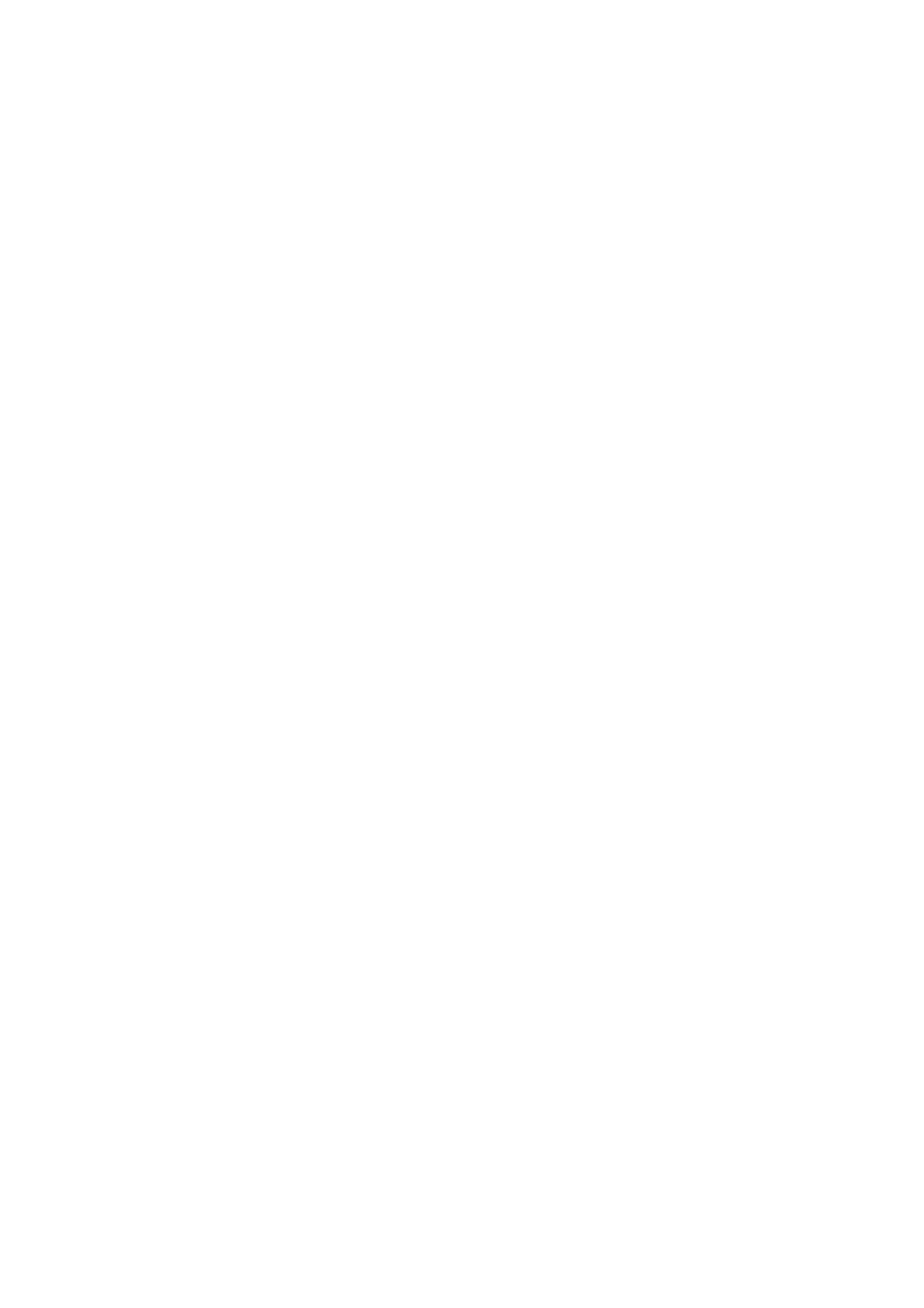

## MEGANT® 100x40 Mounting instructions

Regular size overview



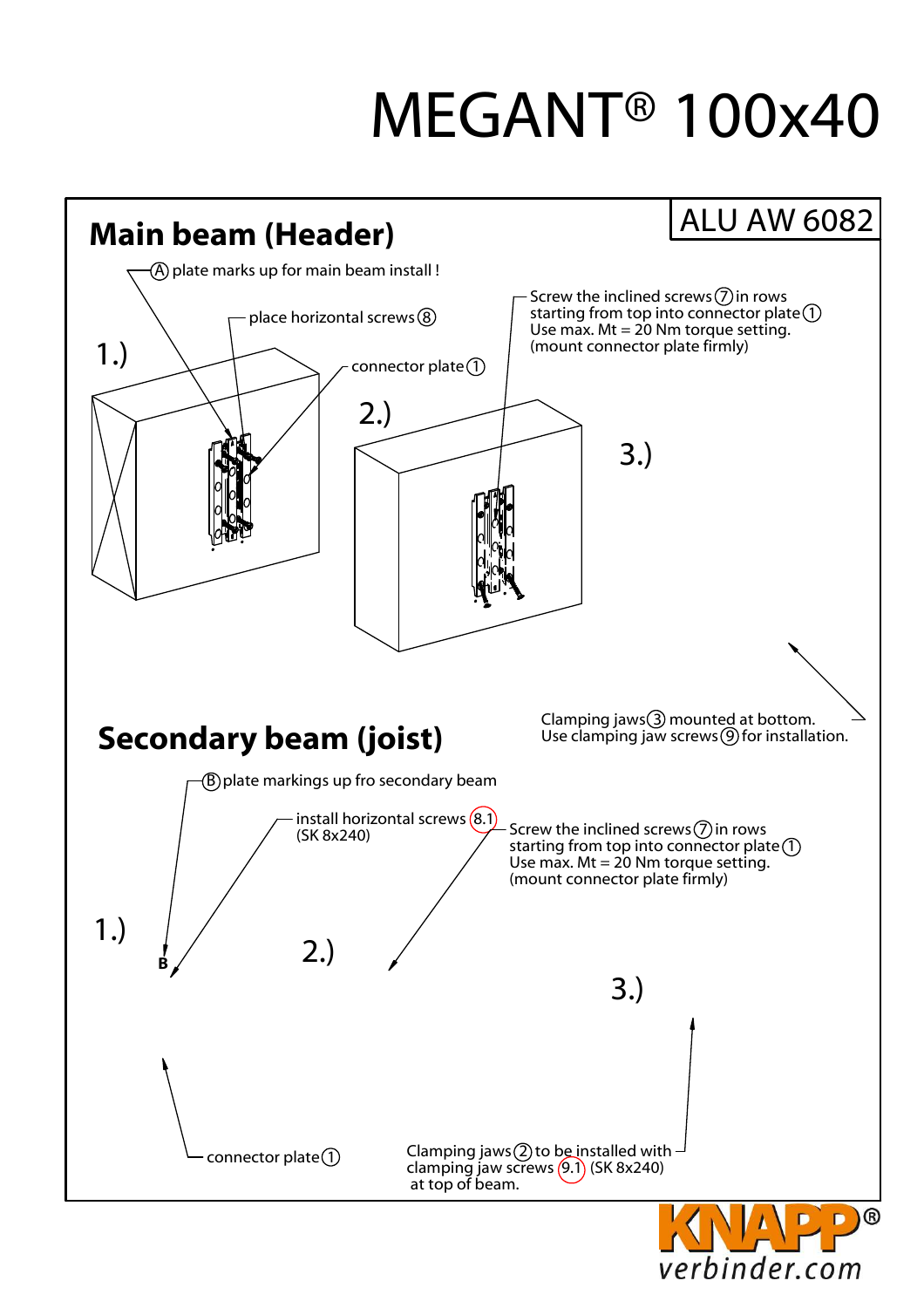

Knapp GmbH. All measures in mm - Errors excepted. VERSION 3 14. 08. 2018

verbinder.com

14.08.2018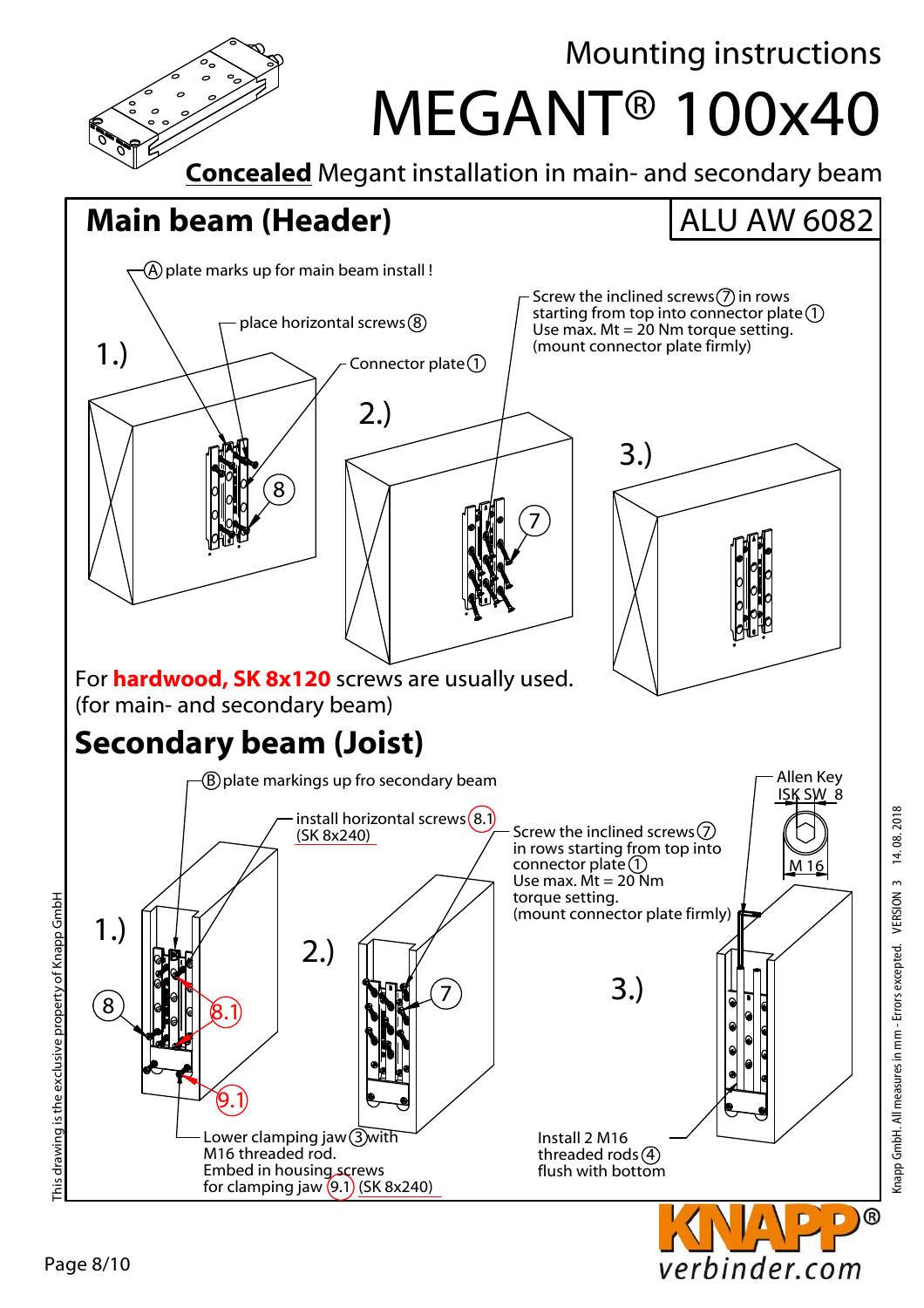

verbinder.com